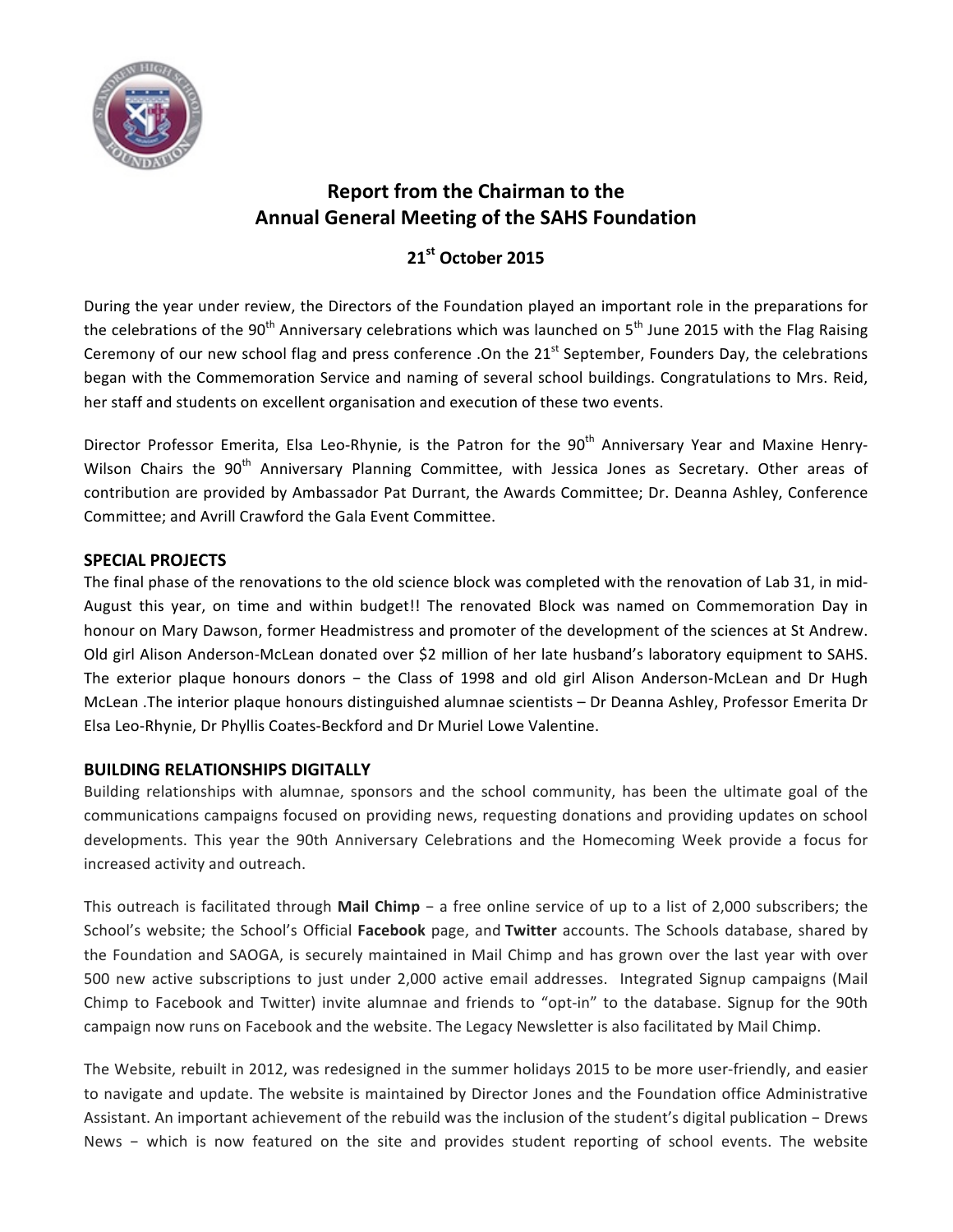facilitates the students email (Google for Education) and access to Google apps. The website facilitated the live streaming for the 90<sup>th</sup> Launch and the Commemoration Service.

With only one (1) fundraiser this year, the database and social media have played a pivotal role in the Foundation's fundraising efforts. The online donation window is facilitated by the Washington, DC Alumnae Chapters for US tax exempt locations. The donation page is but a click away from a newsletter or a Facebook posting.

**Skype** has facilitated two online meetings with Chapter Heads − UK, Florida, New York, Washington, DC and Atlanta.

Guardian Life Gifting Programme − designed for long-term generation of funds for the Endowment Fund. The programme got off to a slow start but is expected to gain some traction during the 90<sup>th</sup> Anniversary.

#### **DONATIONS AND FUNDRAISING**

During 2014 a total of \$4,501,151 were donated to the Special Projects Fund for the Science Laboratory renovation project. During the first half of 2015, additional donations of US\$3,250 were received from alumnae and J\$250,000 from Guardian Life Insurance Company. \$300,000 was donated in 2014 to the Endowment Fund.

#### **GOLF TOURNAMENT**

On 25<sup>th</sup> October 2014, a Jamaica Golf Association (JGA) sanctioned event, **St Andrew Legacy Golf Tournament** was held at the Constant Spring Golf Club (CSGC). The event was a success and raised just over \$623,000. It is proposed to have this as an annual event on the Foundation's fundraising calendar. This year it will form part of the  $90<sup>th</sup>$  Anniversary celebrations and take place on the  $31<sup>st</sup>$  October at the CSGC. The actual Tournament will be preceded, on the evening of Friday 30<sup>th</sup> October, by an after work fun mixer and putting contest. The fundraising target this year is \$900,000.

#### **FINANCIAL AND ADMINISTRATIVE MATTERS**

The 2014 audit of accounts has been completed and table at this AGM for your approval.

Once again, I would like to thank Millen Associates for the preparation of our audit report. I would also like to place on record our sincere gratitude to Director McIntosh who has continued to diligently oversee the management of our accounts and has ensured that we are able to receive satisfactory audit reports. Also, thank you to Kehianne Campbell, our previous Administrative Assistant, who provided Director Fay McIntosh with invaluable support. We welcome Kristina Allen who took over from Kehianne at the beginning of August and has continued to provide invaluable support.

Special thank you to Director Jessica Jones who has continued as Project Manager, to provide invaluable support to the operations of the Foundation. Her support has ensured that communication with our alumnae through email and social media promotions are maintained, as well as providing invaluable support for the maintenance and redesign of the SAHS website, along with other projects and initiatives of the School.